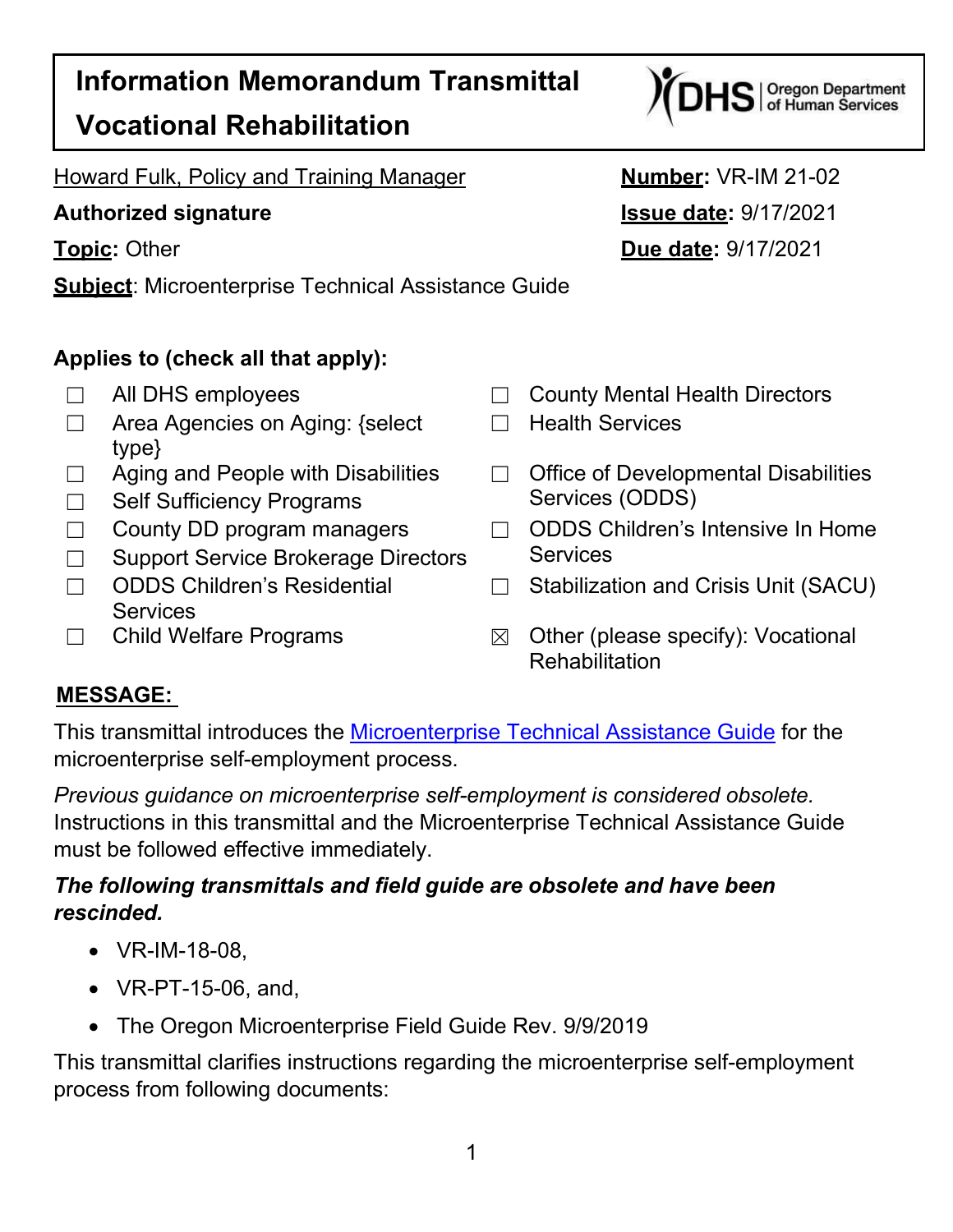- OVRS Technical Assistance Guide 3.13: Self-Employment; and,
- Self-Employment Business Startup Toolkit (rev. 10/14/2011);

The more comprehensive, "traditional" self-employment process detailed in the Self-Employment Business Startup Toolkit (rev 10/14/2011) remains in effect as previously written **except** for changes noted in this transmittal and as provided in the Microenterprise Technical Assistance Guide.

# **IMPORTANT CLARIFICATIONS:**

Self-Employment is not an occupation or an employment outcome in and of itself. Self-Employment is a career strategy to achieve an employment outcome.

Vocational Rehabilitation (VR) assists eligible individuals through the comprehensive assessment process to determine the employment outcome and use a strategy of selfemployment or wage employment. Only one Individual Plan for Employment (IPE) employment outcome can be supported.

The typical IPE for wage employment may use traditional job placement services. An IPE using the self-employment option contains resources and strategies to help the individual create a profitable business. The potential business must be feasible. Wage employment can be pursued if self-employment is not approved.

VR supports two self-employment planning processes to assist eligible individuals: The comprehensive self-employment process which requires time, effort, and significant resources. The microenterprise process which requires limited assistance with startup costs.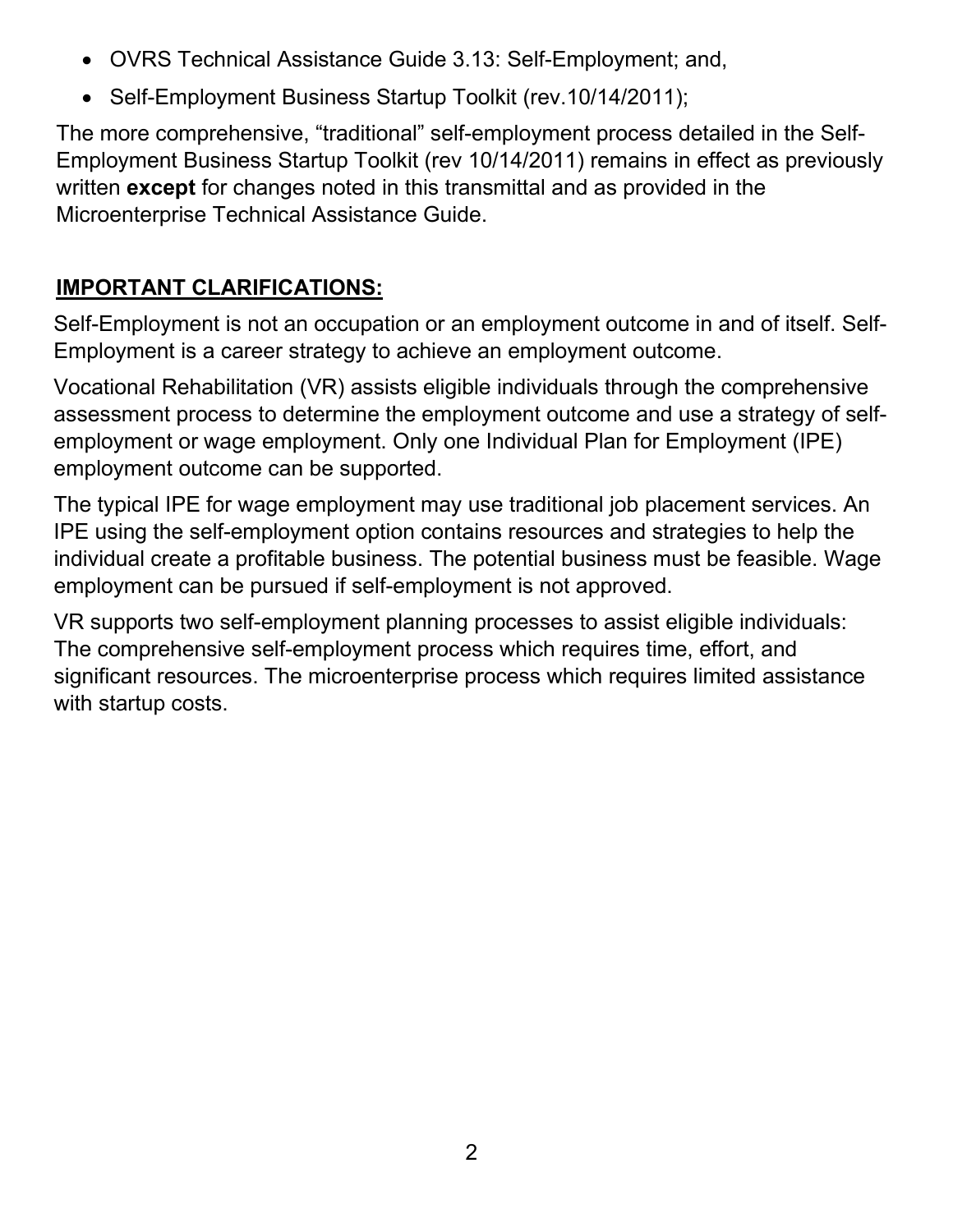### **IMPORTANT CHANGES:**

#### **Microenterprise limit is \$3,000**

Vocational Rehabilitation Counselors (VRCs) must use the Microenterprise Technical Assistance Guide and accompanying tools to help eligible individuals pursue selfemployment or supported self-employment who require \$3,000 or less in startup costs.

Individuals who require **over** \$3,000 in startup costs must use both:

- The OVRS Technical Assistance Guide 3.13: Self-Employment, and,
- The Self-Employment Business Startup Toolkit (rev.10/14/2011).

### **Requirements for an Existing Business**

- Services may be provided to individuals requiring VR services, who need assistance with disability related accommodations to maintain an existing business, and otherwise meet eligibility requirements for VR services.
	- o The business and individual must meet all VR requirements for services.
	- o The individual must be the business owner, sole proprietor, majority owner, or primary partner of the existing business; and,
	- $\circ$  The business must not be speculative in nature, prohibited by federal law, a nonprofit business or a multilevel marketing or "pyramid" scheme; and,
	- o The business must meet the definition of Competitive Integrated Employment found in [34 CFR §361.5\(c\)\(9\),](https://www.ecfr.gov/cgi-bin/text-idx?SID=235c058692c2222478abd91366e60459&mc=true&node=pt34.2.361&rgn=div5%23se34.2.361_15) and;
- All individuals will complete the VR Financial Needs Test. If an individual's financial participation is required, it must be met prior to VR's contribution for any business-related expenses; and,
- All individuals will be required to complete a feasibility study, SWOT analysis, business plan, and cash flow statement (as appropriate to the business venture) to determine viability; and,
- Although VR generally does not require that an individual utilize loan funds as a comparable benefit, when considering self-employment activities, a business plan may require loan funding or additional funding sources outside of VR support to be considered viable.

**Note:** An existing business may be profitable without a business plan, but VR requires a business plan prior to writing and carrying out the IPE.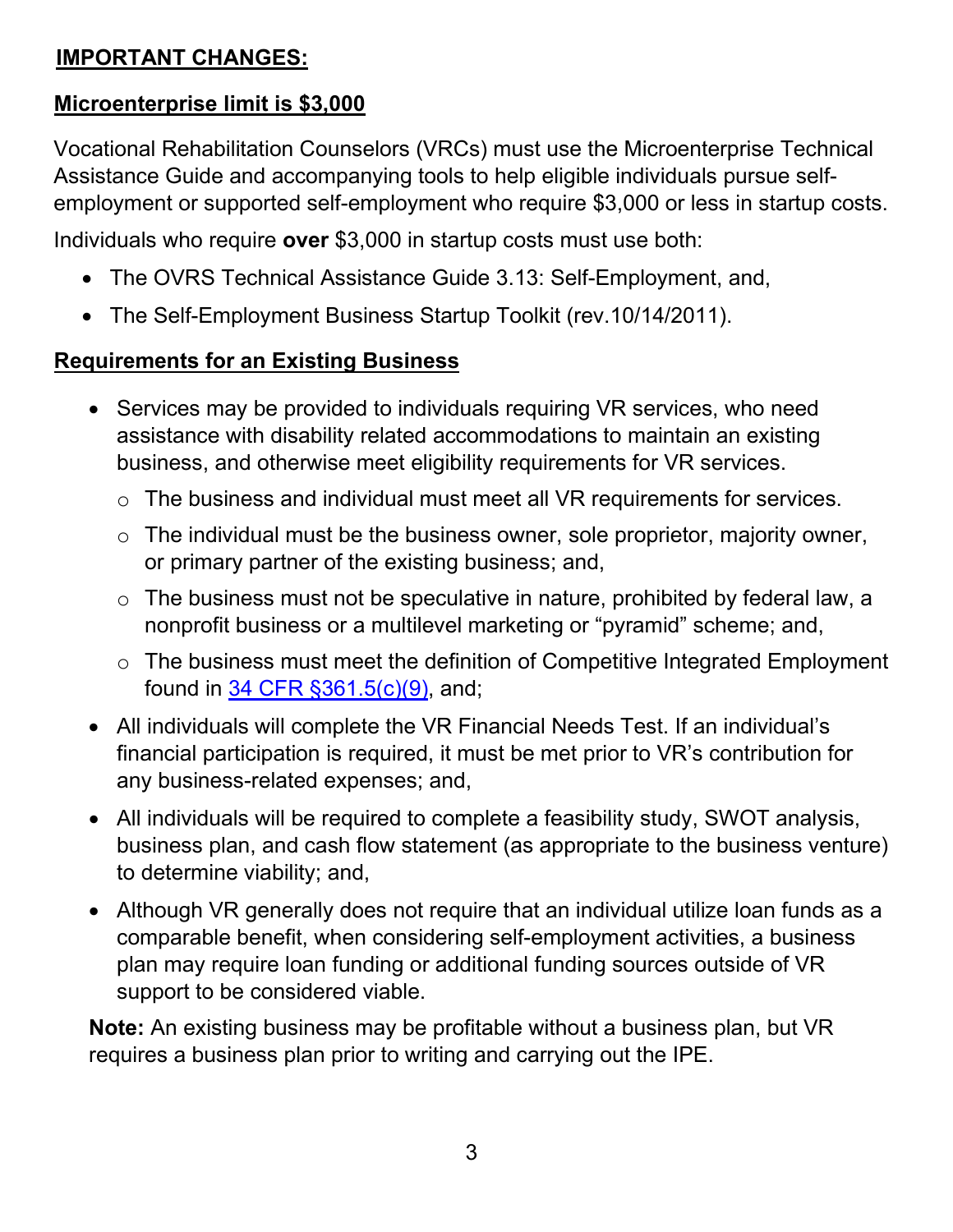#### **Franchises are allowable**

Franchise opportunities may be considered an acceptable self-employment outcome if:

- They meet all federal and state vocational rehabilitation (VR) requirements; and,
- The business must meet the definition of Competitive Integrated Employment found in [34 CFR §361.5\(c\)\(9\).](https://www.ecfr.gov/cgi-bin/text-idx?SID=235c058692c2222478abd91366e60459&mc=true&node=pt34.2.361&rgn=div5%23se34.2.361_15)

#### **VR is prohibited from supplying funds to support the franchise fee**.

#### **Allowable expenses**

VR can only assist with reasonable startup costs determined necessary to launch the business after all comparable services and benefits have been applied.

- VR cannot assist with ongoing business expenses or inventory.
- VR can provide accommodations for the individual to perform functions of the business when necessary.

### **No requirement to involve a Qualified Business Expert (QBE)**

There is no requirement to involve a QBE in the Microenterprise process.

Policy has rescinded the requirement to purchase QBE services for self-employment.

VRCs must assess the individual's ability to succeed in a self-employment setting. Feasibility studies, SWOT analyses, and Business Plans need to be completed using the [Microenterprise Technical Assistance Guide and Tools.](https://dhsoha.sharepoint.com/:f:/r/teams/Hub-ODHS-VR/Shared%20Documents/Training/Microenterprise%20Technical%20Assistance%20Guide?csf=1&web=1&e=JF0Ix5) Individuals are not required to use the templates. However, their document(s) must contain all the information in the provided templates. (See pages 17-25.)